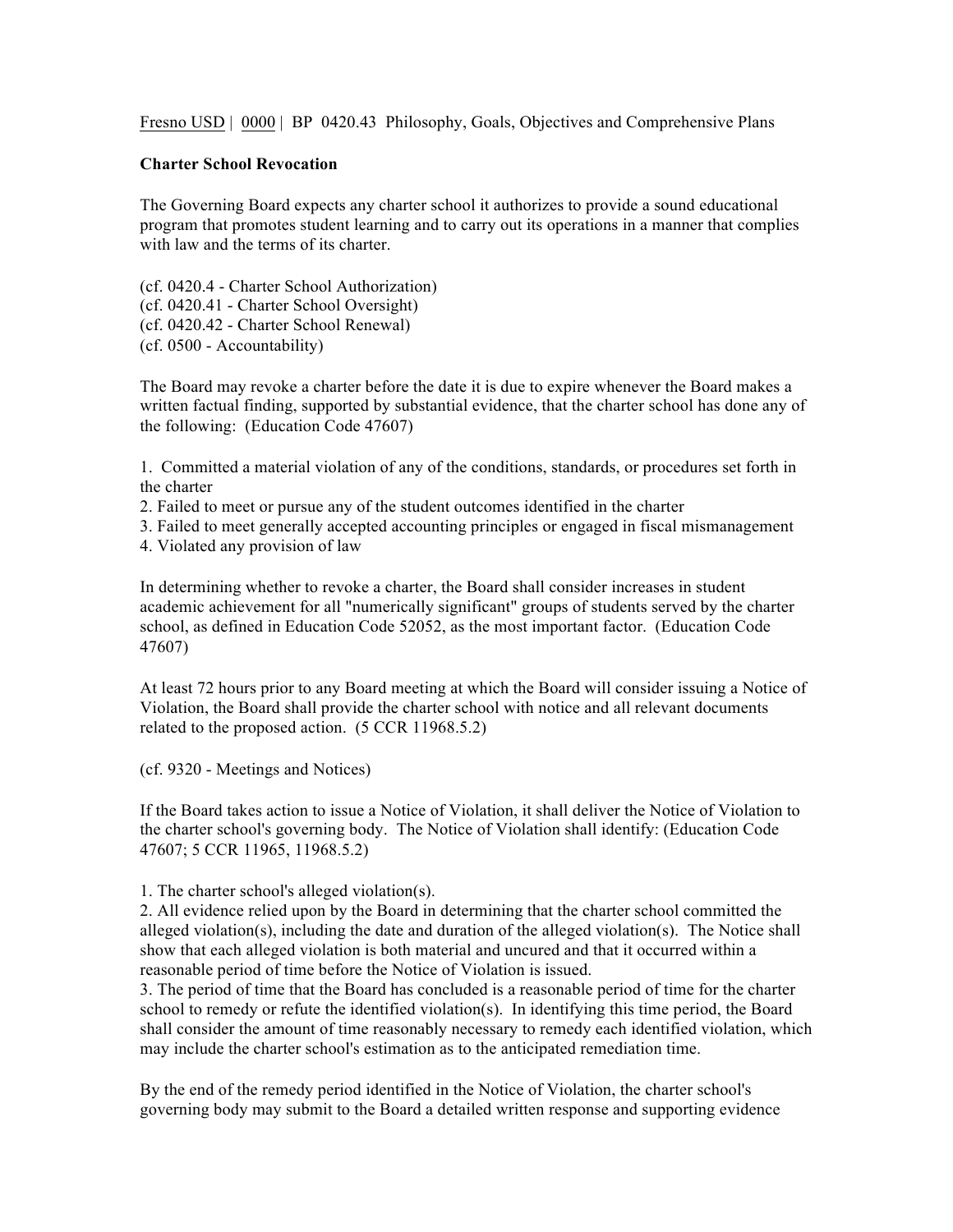addressing each identified violation, including the refutation, remedial action taken, or proposed remedial action. (5 CCR 11968.5.2)

Within 60 calendar days of the conclusion of the remedy period, the Board shall evaluate any response and supporting evidence provided by the charter school's governing body and shall take one of the following actions: (5 CCR 11968.5.2)

1. Discontinue revocation of the charter and provide timely written notice of such action to the charter school's governing body

2. If there is substantial evidence that the charter school has failed to remedy a violation identified in the Notice of Violation or to refute a violation to the Board's satisfaction, continue revocation of the charter by issuing a Notice of Intent to Revoke to the charter school's governing body

If the Board issues a Notice of Intent to Revoke, it shall hold a public hearing concerning the revocation on the date specified in the notice, which shall be no later than 30 days after providing the notice. Within 30 calendar days after the public hearing, or within 60 calendar days if extended by written mutual agreement of the Board and the charter school, the Board shall issue a final decision to revoke or decline to revoke the charter. (Education Code 47607; 5 CCR 11968.5.2)

If the Board fails to meet the timelines specified above for issuing a Notice of Intent to Revoke or a final decision, the revocation process shall be deemed terminated. (5 CCR 11968.5.2)

Within 10 calendar days of the Board's final decision, the Superintendent or designee shall provide a copy of the final decision to the California Department of Education (CDE) and the County Board of Education. (Education Code 47604.32; 5 CCR 11968.5.2)

## Severe and Imminent Threat

The procedures specified above shall not be applicable when the Board determines, in writing, that any violation under Education Code 47607 constitutes a severe and imminent threat to the health or safety of students. In such circumstances, the Board may immediately revoke the school's charter by approving and delivering a Notice of Revocation by Determination of a Severe and Imminent Threat to Pupil Health or Safety to the charter school's governing body, the County Board, and the CDE. (Education Code 47607; 5 CCR 11968.5.3)

## Appeals

In the event that the Board revokes the charter, the charter school may, within 30 days of the Board's final decision, appeal the revocation to the County Board. Either the charter school or the district may subsequently appeal the County Board's decision to the SBE. (Education Code 47607; 5 CCR 11968.5.3-11968.5.5)

Legal Reference: EDUCATION CODE 47600-47616.7 Charter Schools Act of 1992, especially: 47607 Charter renewals and revocations 52052 Numerically significant student subgroup; definition CODE OF REGULATIONS, TITLE 5 11960-11969 Charter schools, especially: